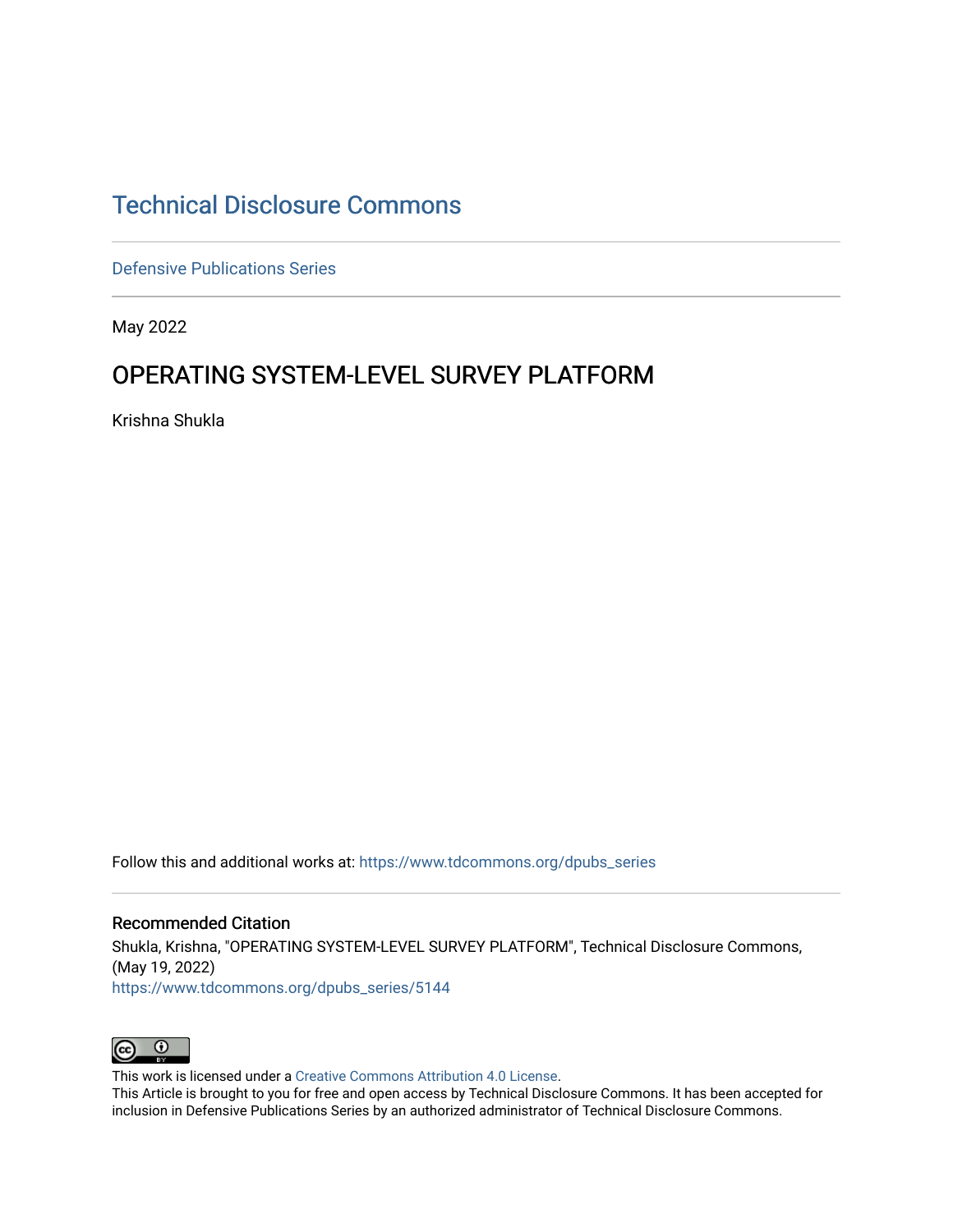## **ABSTRACT**

An operating system (OS) of a computing device (e.g., a smartphone, mobile phone, a tablet computer, a laptop computer, a wearable device, etc.) may provide a survey platform that applications installed at the computing device can use to generate customizable, general-purpose surveys. For instance, the OS may allow the applications to perform a library call or a remote procedure call (RPC) to generate a customizable survey graphical user interface (GUI), which may be overlay-based, notification-based, etc. In some examples, the OS may control (e.g., restrict, limit, regulate, etc.) usage of the survey platform by the applications based on OS-wide permissions and OS-controlled app-specific permissions. In this way, a user of the computing device may be able to configure various survey parameters, such as the number of surveys any application can send in a given time period (e.g., a day, a week, a month, a year, etc.). To incentivize completion of the surveys, the survey platform may invoke an open-source application programming interface (API) that rewards users based on application configurations. For example, the API may reward a user with an application store credit, a free subscription to a digital product, etc., for completing the survey.

## **DESCRIPTION**

 FIG. 1 below shows an example computing device 100 that provides operating systemlevel survey capabilities in accordance with the techniques of this disclosure. Examples of computing device 100 include a mobile phone, a tablet computer, a laptop computer, a desktop computer, a server, a mainframe, a set-top box, a television, a wearable device (e.g., a computerized watch, computerized eyewear, computerized gloves, etc.), a home automation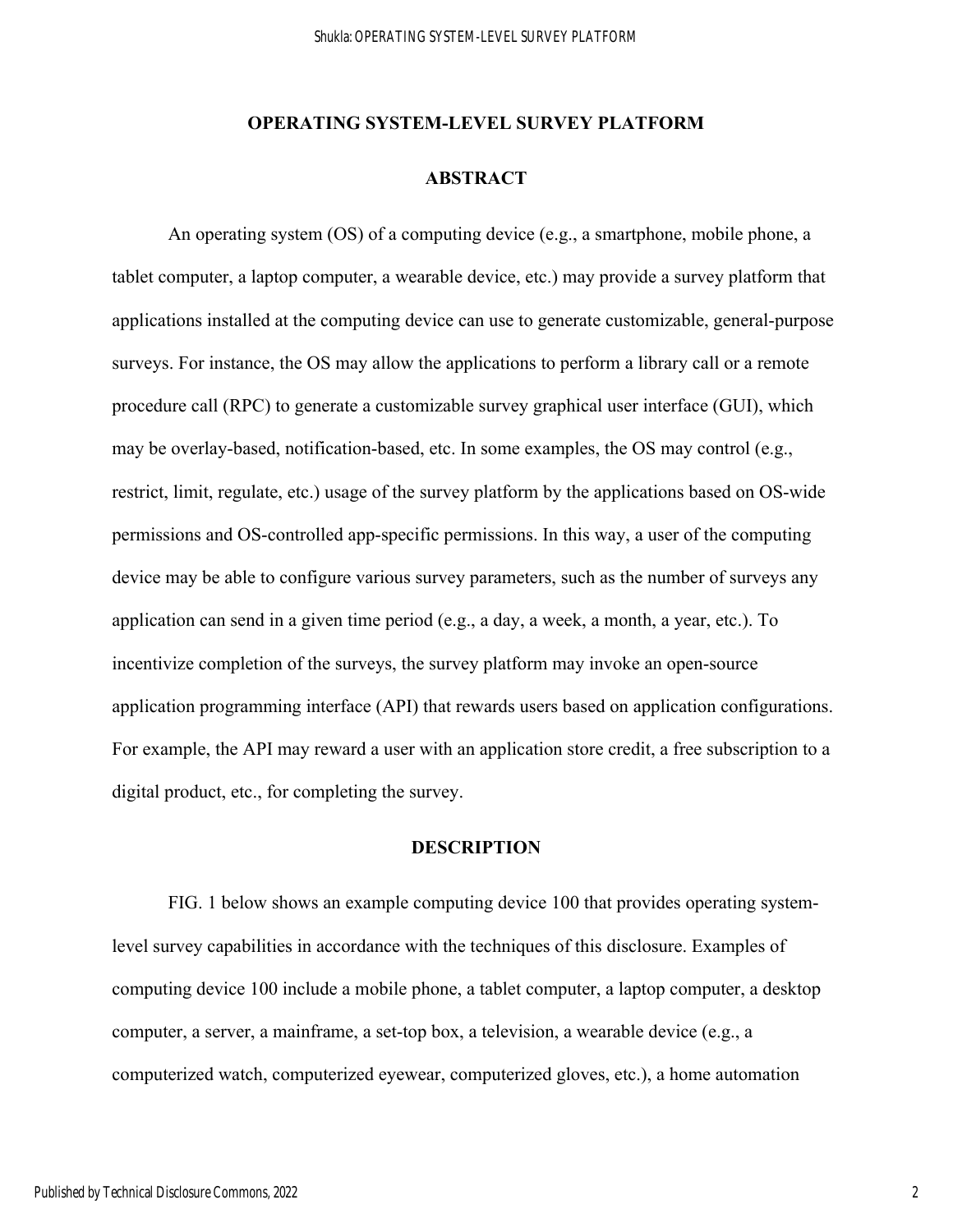device or system (e.g., an intelligent thermostat or home assistant device), a gaming system, a media player, an e-book reader, a mobile television platform, an automobile navigation or infotainment system, or any other type of mobile, non-mobile, wearable, and non-wearable computing device. As shown in FIG. 1, computing device 100 includes a presence-sensitive display 102 ("display 102"), one or more processors 104, one or more communication components 106, and one or more storage devices 108. As further shown in FIG. 1, storage devices 108 includes an operating system 110 ("OS 110") and one or more applications 112.



**FIG. 1** 

Display 102 may function as an input device for computing device 100 using a touchscreen, pressure sensitive screen, an acoustic pulse recognition touchscreen or another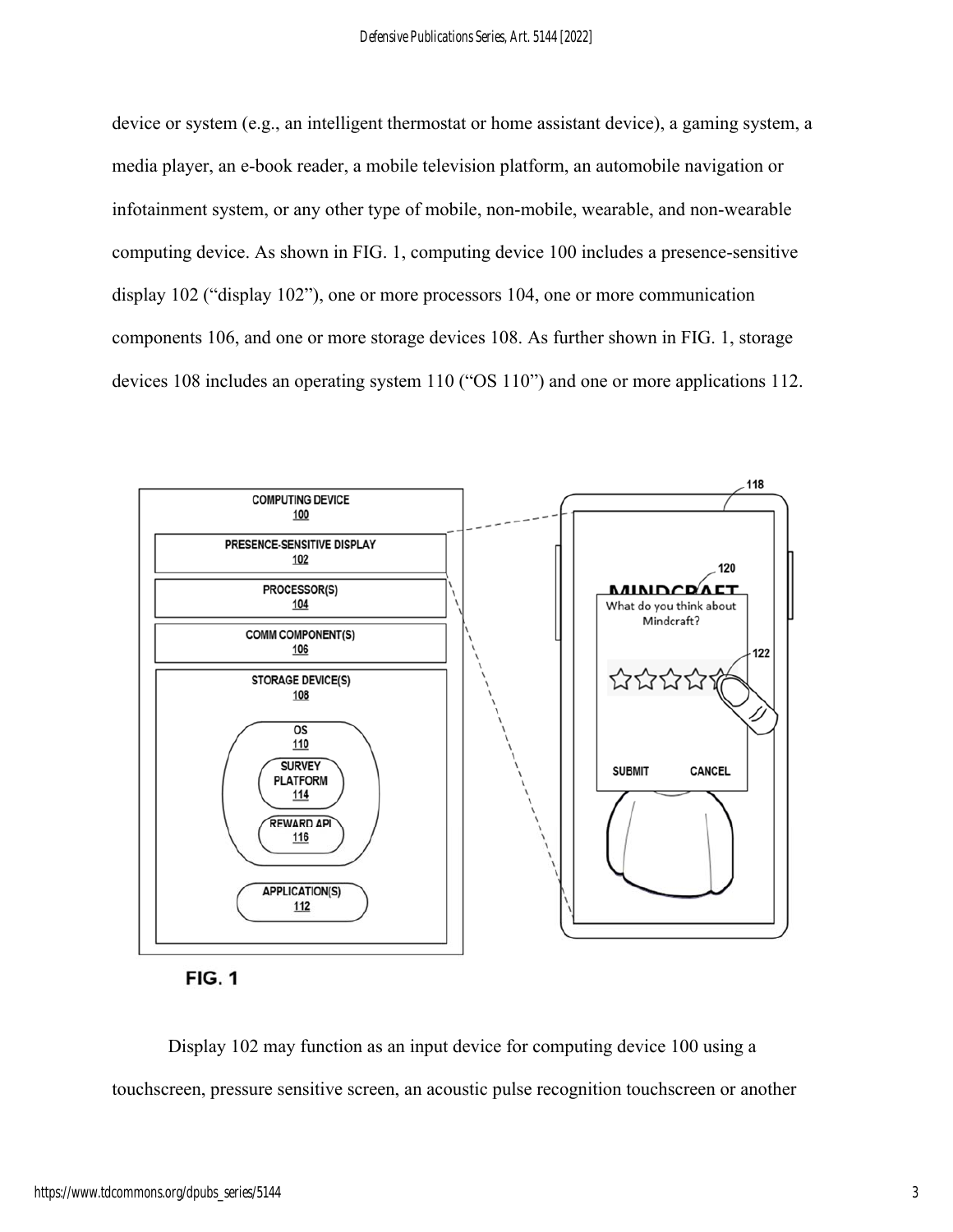presence-sensitive screen technology. Display 102 may function as an output device for computing device 100 using any one or more of display technologies (e.g., liquid crystal display, dot matrix display, light emitting diode (LED) display, organic light emitting diode (OLED) display, electronic ink display, or similar display technology.

Processors 104 may implement functionality and/or execute instructions associated with computing device 100. Examples of processors 104 include one or more of an application specific integrated circuit (ASIC), a field programmable gate array (FPGA), an application processor, a display controller, an auxiliary processor, a central processing unit (CPU), a graphics processing unit (GPU), one or more sensor hubs, and any other hardware configure to function as a processor, a processing unit, or a processing device.

Computing device 100 may include COMM components 106. COMM components 106 may receive and transmit various types of information over a network, such as a cellular radio, a third-generation (3G) radio, a fourth-generation (4G) radio, a fifth-generation (5G) radio, a Bluetooth® radio (or any other personal area network (PAN) radio), a near-field communication (NFC) radio, a WiFi® radio (or any other wireless local area network (WLAN) radio), and/or the like.

Storage devices 108 may include one or more computer-readable storage media. For example, storage devices 108 may be configured for long-term, as well as short-term storage of information, such as instructions, data, or other information used by computing device 100. In some examples, storage devices 108 may include non-volatile storage elements. Examples of such non-volatile storage elements include magnetic hard disks, optical discs, solid state discs, and/or the like. In other examples, in place of, or in addition to the non-volatile storage elements, storage devices 108 may include one or more so-called "temporary" memory devices, meaning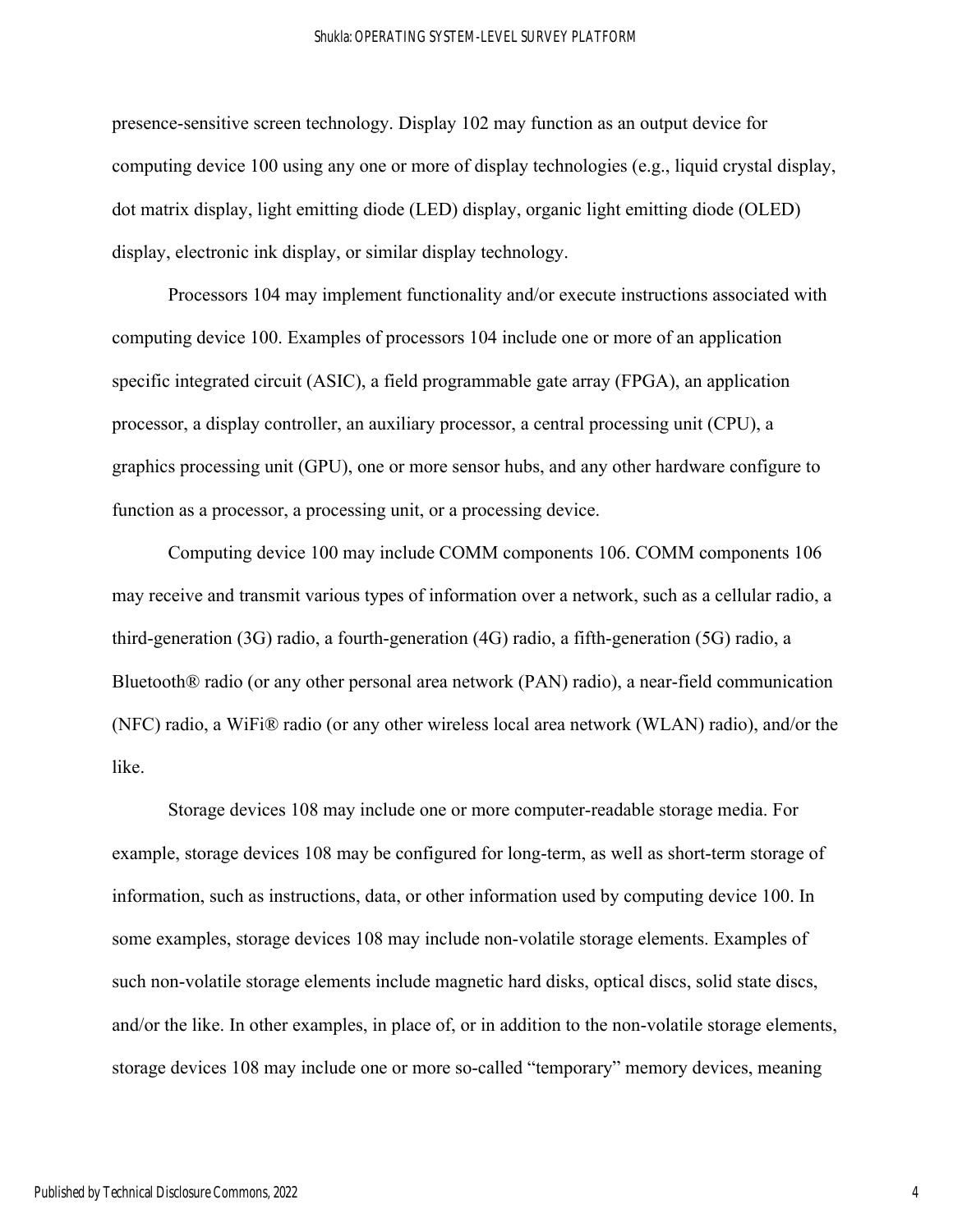that a primary purpose of these devices may not be long-term data storage. For example, the devices may comprise volatile memory devices, meaning that the devices may not maintain stored contents when the devices are not receiving power. Examples of volatile memory devices include random-access memories (RAM), dynamic random-access memories (DRAM), static random-access memories (SRAM), etc.

Applications 112 may include messaging applications, social media applications, calendar applications, gaming applications, digital assistant applications, mapping applications, word processing applications, keyboard applications, application extensions, or any other type of applications configured to execute at computing device 100. Applications 112 may be cloudbased applications that are accessible from computing device 100 but execute at a remote server in a cloud network environment. Applications may generate GUIs, such as an application GUI 118.

To obtain feedback from the user of applications 112, developers of applications 112 may design applications 112 to send surveys querying about various aspects of applications 112, such as an overall rating (e.g., 1 to 5 stars), ease of use, consistency, etc. Because these surveys are created by different developers, the surveys may not only differ in substance, but also in quality. This lack of uniformity among surveys may frustrate the user and result in inaccurate responses to the surveys, which may make analysis of survey responses difficult. In addition, the user may be unable to globally control (e.g., at an OS-level) the ability of applications 112 to send the surveys in the first place, which may irritate the user if the user feels the user is being spammed with surveys.

In accordance with techniques of this disclosure, OS 110 of computing device 100 may provide survey platform 114 that applications 112 can use to generate customizable, general-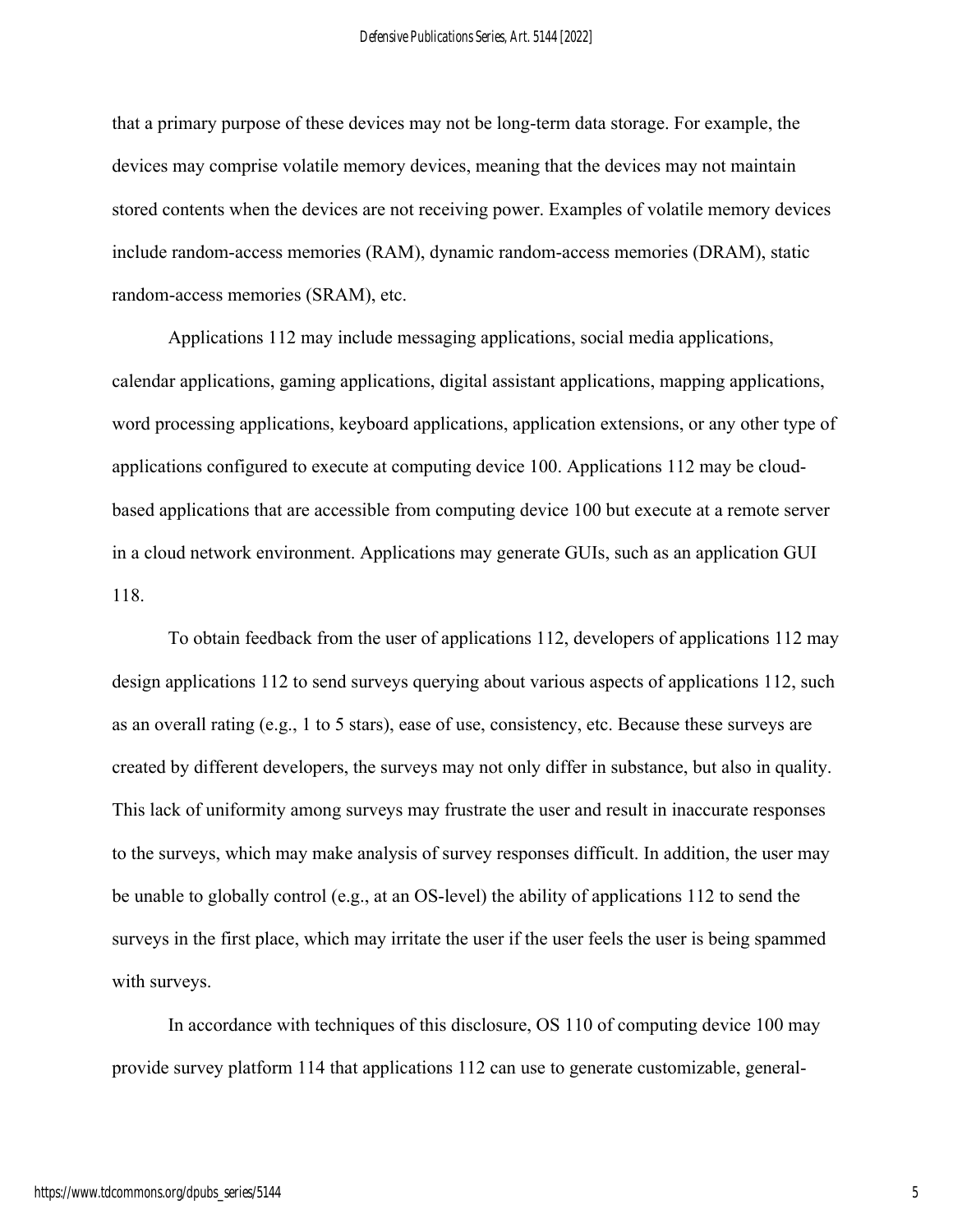purpose surveys. In other words, applications 112 may interface with survey platform 114 to generate a survey GUI 120 with which a user can interact to complete a survey. In some examples, OS 110 may control (e.g., restrict, limit, regulate, etc.) usage of survey platform 114 by applications 112 based on OS-wide permissions and OS-controlled app-specific permissions. In this way, a user of the computing device may be able to configure various survey parameters, such as the number of surveys applications 112 can send in a given time period (e.g., a day, a week, a month, year, etc.).

As noted above, applications 112 may interface with survey platform 114 to generate survey GUI 120. In some examples, survey platform 114 may perform a library call (e.g., a request to use a specific function that is defined in a programming library) to generate survey GUI 120. For instance, responsive to one of applications 112 interfacing with survey platform 114 to generate survey GUI 120, survey platform 114 may request to use a survey generation function defined in a programming library provided by OS 110. OS 110 may grant the request from survey platform 114 to use the survey generation function, resulting in display 102 displaying survey GUI 120.

In other examples, survey platform 114 may use a remote procedure call (RPC) to generate survey GUI 120. As used here, RPC refers to a technique based on extending the conventional local procedure calling such that the called procedure need not exist in the same address space as the calling procedure. For example, a remote server may send a RPC to survey platform 114. If correctly authenticated, the RPC from the server may specify a survey to show. Survey platform 114 may then generate a survey per the RPC, resulting in display 102 displaying survey GUI 120.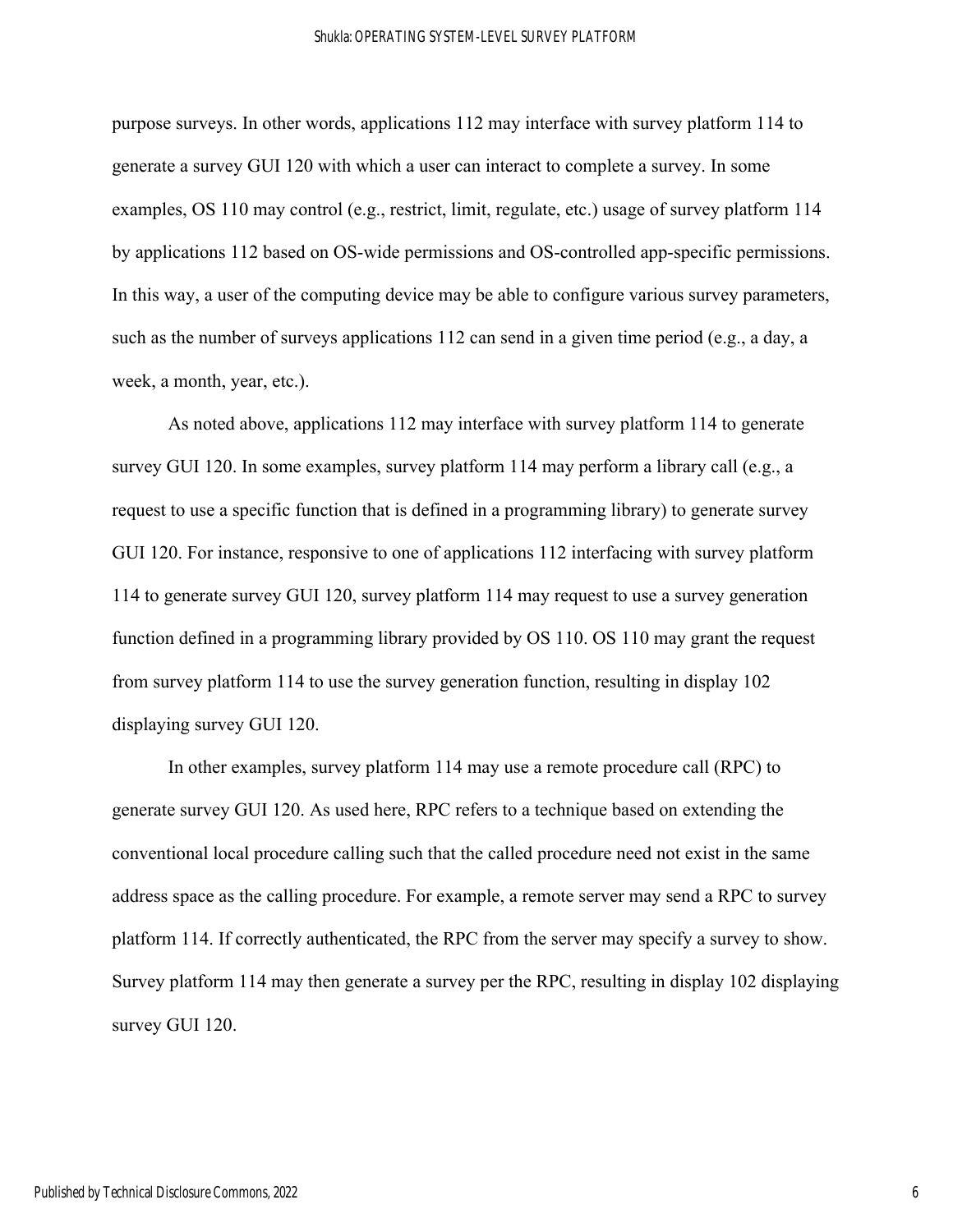The form (and optionally the content) of survey GUI 120 may change based on whether the application sending the survey is in the foreground (e.g., display 102 is displaying application GUI 118) or background (e.g., the application sending the survey is running, but display 102 is not displaying application GUI 118) of computing device 100. For example, when the application sending the survey is in the foreground of computing device 100, survey GUI 120 may be an overlay-based GUI (e.g., survey GUI 120 is displayed in front of application GUI 118). When the application sending the survey is in the background computing device 100, survey GUI 120 may be a notification-based GUI (e.g., survey GUI 120 is displayed as a notification). The notification-based version of survey GUI 120 may include fewer features than the overlay-based version of survey GUI 120. In some examples, a user may select the notification-based version of survey GUI 120 to cause computing device 100 to display the overlay-based version of survey GUI 120.

Surveys generated by survey platform 114 may be substantially similar (by virtue of being byproducts of the same survey generation function) in terms of form, content, quality, features, etc. Nonetheless, developers of applications 112 may customize various aspects of the surveys. For instance, a developer may program an application to provide survey platform 114 with parameters relating to colors, fonts, questions, when the survey is to appear (e.g., when a user opens an application), etc., which survey platform 114 may include in the library call or RPC. Survey platform 114 may include other parameters in the library call or RPC, such as the display resolution of computing device 100, whether the computing device 100 is set to "dark" or "light" mode, etc.

Survey platform 114 may enable customization of the questions of the survey. For example, survey platform 114 may, based on input from a developer, generate a rating question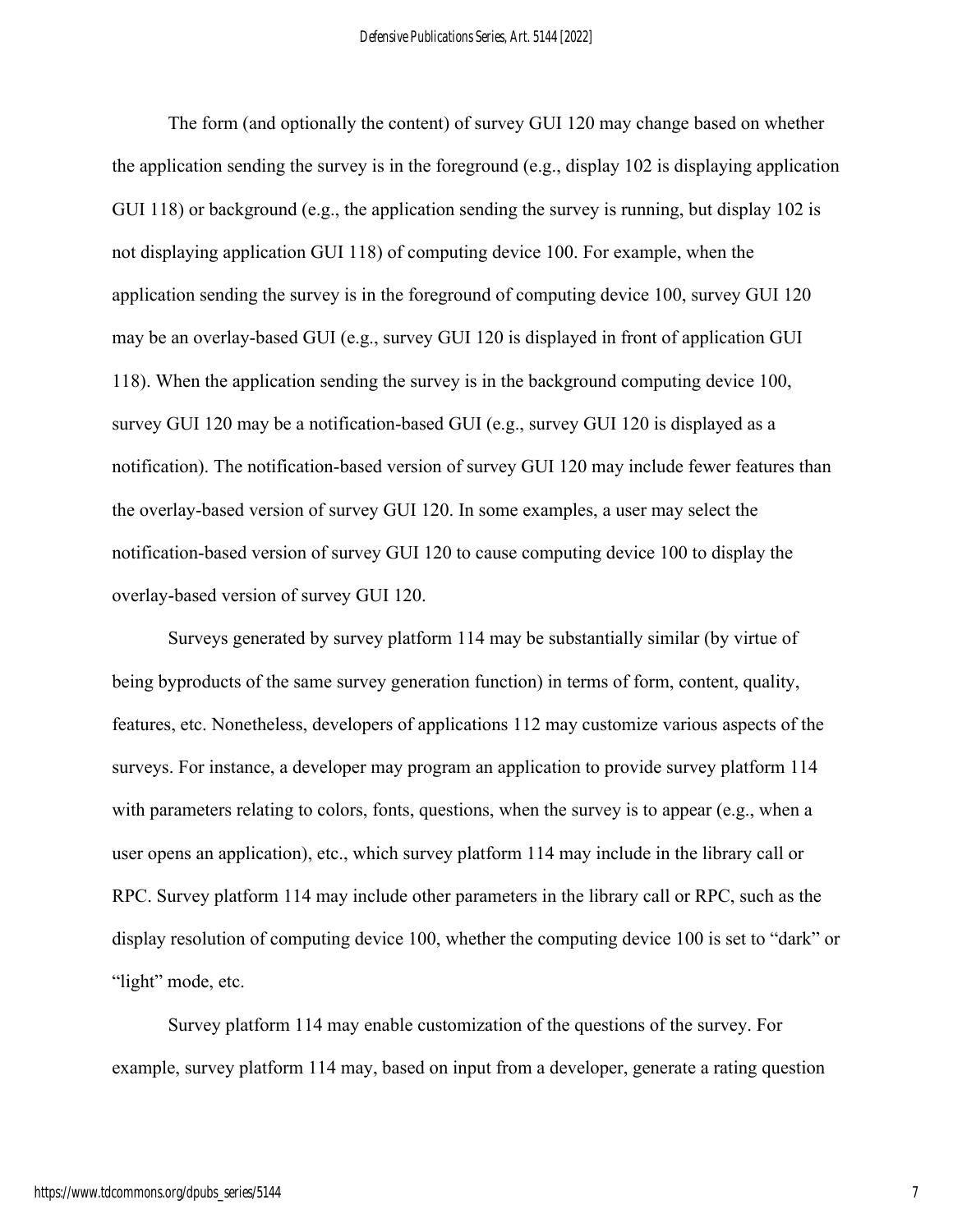(e.g., "How would you rate your experience with this application out of 5 stars?"), a multiplechoice question, an open response question, etc. In some examples, a developer may use survey platform 114 to make a question of a survey appear based on a custom condition (e.g., a specific answer to a previous question). For example, if, in response to a rating question, a user rates the application negatively (e.g., 3 stars or fewer), survey platform 114 may update survey GUI 120 to include a follow-up question such as "What could be improved from the multiple choices below?", "Please expand what you would like to see in the open response below," etc.

Based on these parameters, the survey generation function may generate customized surveys for applications 112, providing developers with the flexibility necessary to design unique products while maintaining an overarching theme for the surveys. For example, the survey generation function may select the dimensions of an answer field included in survey GUI 120 based on the screen resolution parameter. In another example, the survey generation function may select the size of the font of questions included in survey GUI 120 based on the font parameter. In yet another example, the survey generation function may select the color palette of survey GUI 120 based on whether the computing device 100 is set to "dark" or "light" mode.

In some examples, survey platform 114 of OS 110 may control (e.g., restrict, limit, regulate, etc.) usage of survey platform 114 by applications 112 based on OS-wide permissions and OS-controlled app-specific permissions. A user of computing device 100 may set the OSwide permissions and OS-controlled app-specific permissions (e.g., by providing user input granting, denying, or otherwise selecting OS-wide permissions and OS-controlled app-specific permissions). For example, a user of computing device 100 may provide user input limiting the frequency that a particular application can interface with survey platform 114 to generate a survey. In another example, the user of computing device 100 may provide user input limiting

8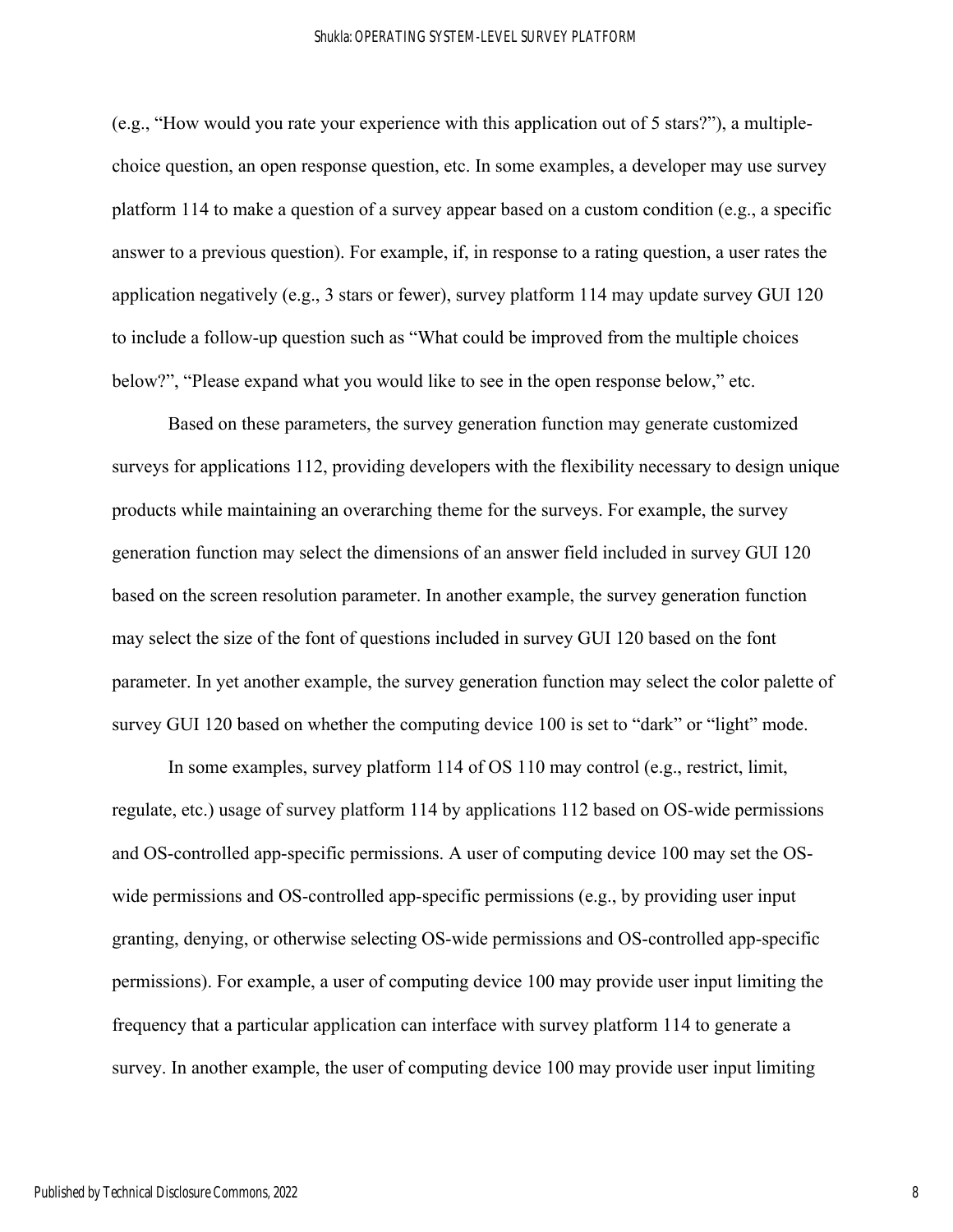the frequency that all applications can interface with survey platform 114 to generate a survey. In yet another example, the user of computing device 100 may provide user input completely preventing some of applications 112 from interfacing with survey platform 114. Thus, by enabling the user to select OS-wide permissions and OS-controlled app-specific permissions, the user of computing device 100 can control, at an OS-level, the ability of applications 112 to send surveys, reducing the likelihood that the user will feel like the user is being spammed with unwanted surveys.

In any case, a user may complete the surveys generated by survey platform 114, and applications 112 may process (e.g., store, send, etc.) the responses to the surveys. For instance, the user may provide a user input 122 (e.g., via display 102) to select answers to questions included in survey GUI 120. Responsive to the user completing the survey, the application associated with the survey may send the survey response to the developer of the application for analysis. In examples where the survey is a review, the application may send the survey to the application store so that the survey response may be aggregated with other reviews by users of the application.

As shown in FIG. 1, OS 110 includes a reward application programming interface 116 ("reward API 116"). In general, an API is a set of definitions and protocols for building and integrating application software. Thus, reward API 116 may represent a set of definitions and protocols that rewards a user of computing device 100 for completing surveys sent by applications 112 via survey platform 114. Reward API 116 may provide rewards to users who complete the surveys based on application configurations. For example, responsive to completion of a survey sent by applications 112 via survey platform 114 and based on the application configurations, reward API 116 may reward (e.g., administer, provide, give, etc.) a

9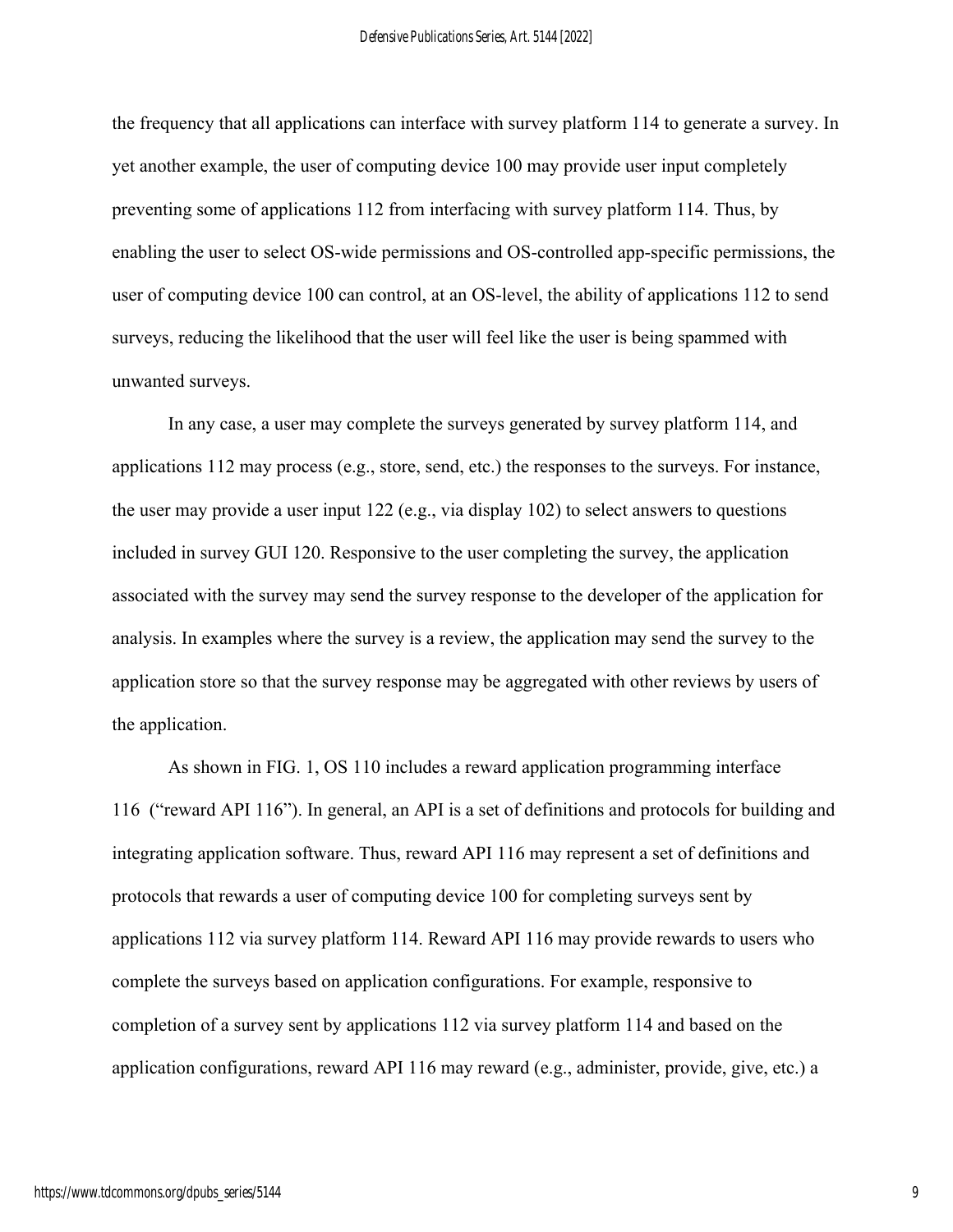user with an application store credit, a free subscription to a digital product, etc., for completing the survey. Reward API 116 may be open source such that developers may freely inspect, review, and use reward API 116.

The techniques of this disclosure include one or more advantages. For example, by interfacing with survey platform 114 to call the survey generation function defined in the programming library, applications 112 may gain the survey generation functionality without implementing that behavior themselves, increasing software development efficiency and facilitating consistent user experiences with the surveys. In addition, the techniques enable the user to select OS-wide permissions and OS-controlled app-specific permissions, reducing the likelihood that the user will feel like the user is being spammed with unwanted surveys. Moreover, to incentivize completion of the surveys, developers of applications 112 may use reward API 116 to reward users who complete the survey with application store credits, free subscriptions to a digital product, etc., based on application configurations.

It is noted that the techniques of this disclosure may be combined with any other suitable techniques or combination of techniques. As one example, the techniques of this disclosure may be combined with the techniques described in U.S. Patent Publication No. US20180285102A1. In another example, the techniques of this disclosure may be combined with the techniques in U.S. Patent Application No. 2013/0111323A1. In yet another example, the techniques of this disclosure may be combined with the techniques described in U.S. Patent Application No. 2011/0231226A1. In yet another example, the techniques of this disclosure may be combined with the techniques described in Dallas Thomas, "Earn Free Google Play Credits on Android by Filling Out Surveys," Android Gadget Hacks, May 14, 2016. In yet another example, the